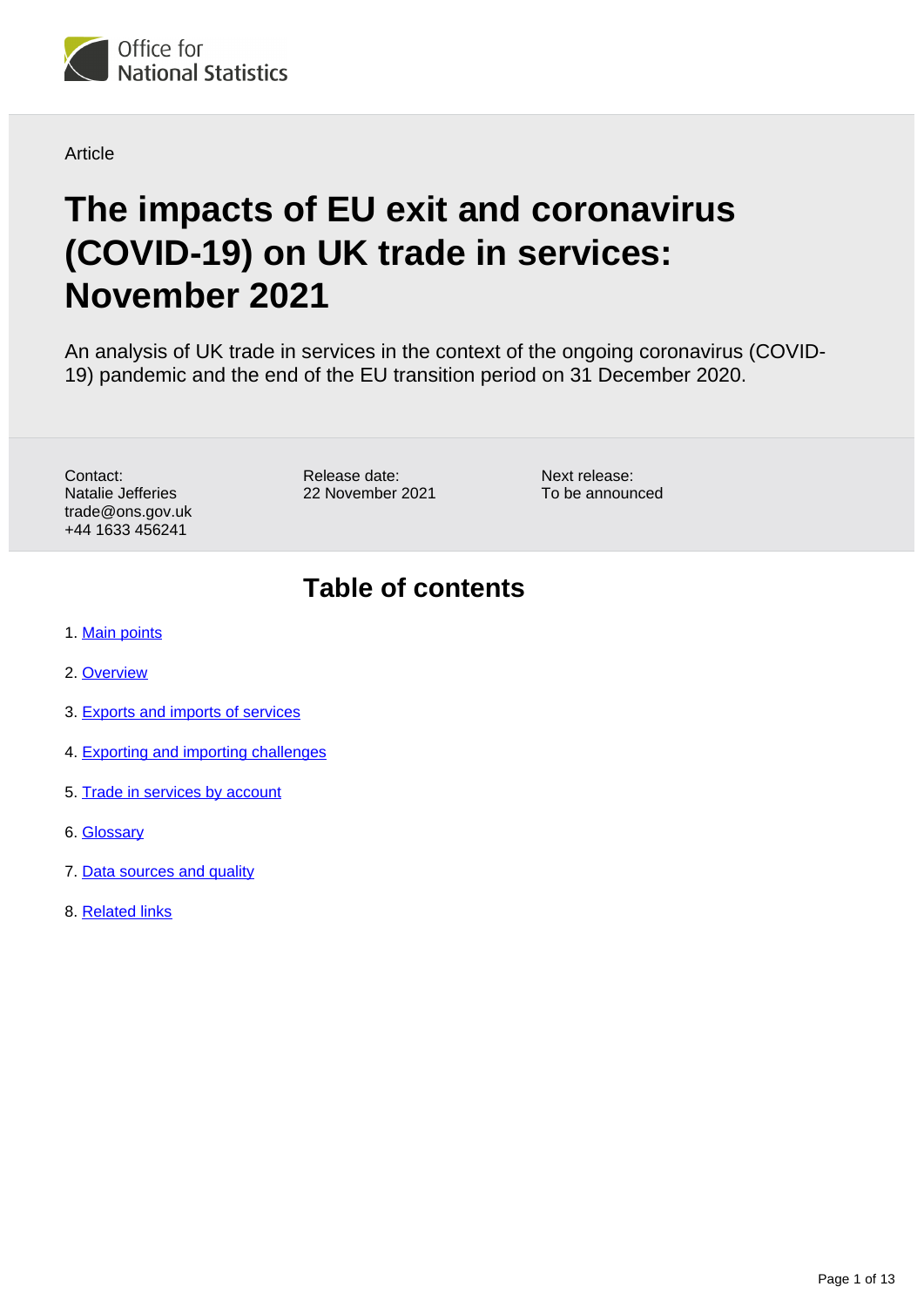## <span id="page-1-0"></span>**1 . Main points**

- In Quarter 2 (April to June) 2021, service exports and imports both increased from the previous quarter (2.1% and 3.8% respectively); trade with the European Union (EU) increased by more than non-EU trade.
- UK trade in services remained below pre-coronavirus (COVID-19) levels in Quarter 2 2021; when compared with the same quarter in 2019, service exports and imports were down 14.2% and 29.3% respectively.
- Over this two-year period, service exports to the EU were 20.3% lower compared with non-EU countries, which were 10.5% lower; imports of services from the EU were 43.7% lower, while imports from non-EU countries were 16% lower.
- One-third (33%) of businesses that reported experiencing challenges with exporting services said the main cause was the coronavirus pandemic compared with just 7% for businesses exporting goods only.
- Businesses importing goods only reported experiencing more challenges from both the coronavirus pandemic and the end of the EU transition period (50%), compared with only 12% of those importing services.
- Weaker travel services was the main driver of the fall in services trade; total exports of travel services declined £6.9 billion (negative 66.8%) and imports £11.1 billion (negative 80.6%) in Quarter 2 2021 compared with Quarter 2 2019.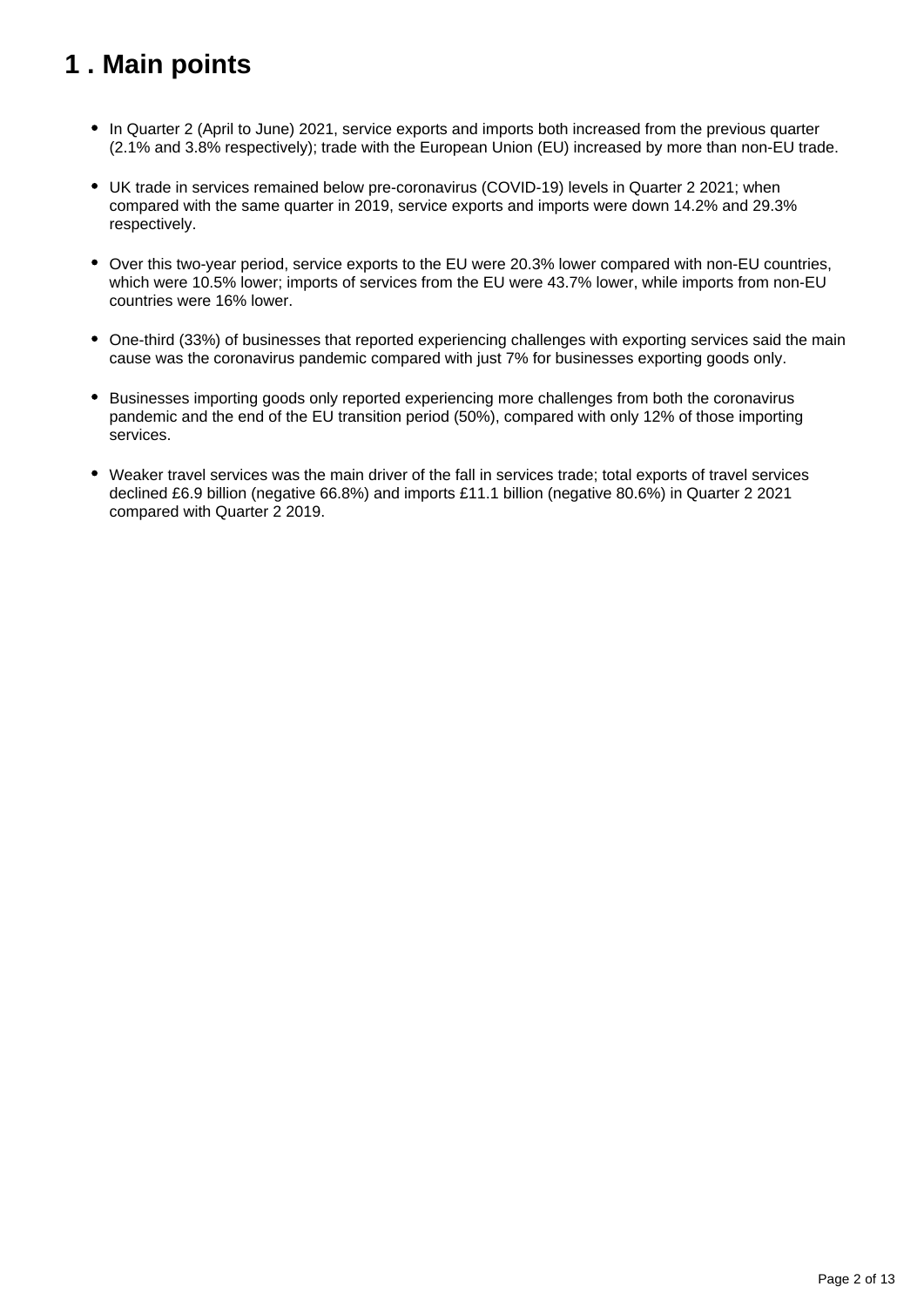## <span id="page-2-0"></span>**2 . Overview**

Global trade in services continues to be subdued by the effects of the coronavirus (COVID-19) pandemic and its impact on travel and global supply chains. Businesses are also facing some impacts from the change in trading rules following EU exit earlier this year, although it is still too early to reach a conclusion about longer-term impacts on UK trade.

The Organisation for Economic Co-operation and Development (OECD) reported that the [value of exports of](https://www.oecd-ilibrary.org/trade/the-impact-of-covid-19-on-directions-and-structure-of-international-trade_0b8eaafe-en)  [services within OECD countries declined by 16.7% in 2020](https://www.oecd-ilibrary.org/trade/the-impact-of-covid-19-on-directions-and-structure-of-international-trade_0b8eaafe-en), twice as much as the value of goods exports (negative 8.2%). This was mostly because of a decline in travel and transport services, which were most affected by coronavirus restrictions on international travel. The [OECD](https://www.oecd-ilibrary.org/trade/the-impact-of-covid-19-on-directions-and-structure-of-international-trade_0b8eaafe-en) finds that the recovery in services trade was much slower than goods in 2020 and early 2021.

The adverse impact on the levels of trade in services exports has been large from Quarter 4 (October to December) 2019 to Quarter 2 (April to June) 2021, shown in Figure 1. This is also reflected in the levels of imports over the same period. This difference is largely down to the restrictions imposed, particularly on travel and transport services.

#### **Figure 1: Amongst G7 economies, there has been a large impact on trade in services**

#### **Percentage change in exports of services from Quarter 4 (October to December) 2019 to Quarter 2 (April to June) 2021**

Figure 1: Amongst G7 economies, there has been a large impact on trade in services

Percentage change in exports of services from Quarter 4 (October to December) 2019 to Quarter 2 (April to June) 2021



**Source: Organisation for Economic Co-operation and Development**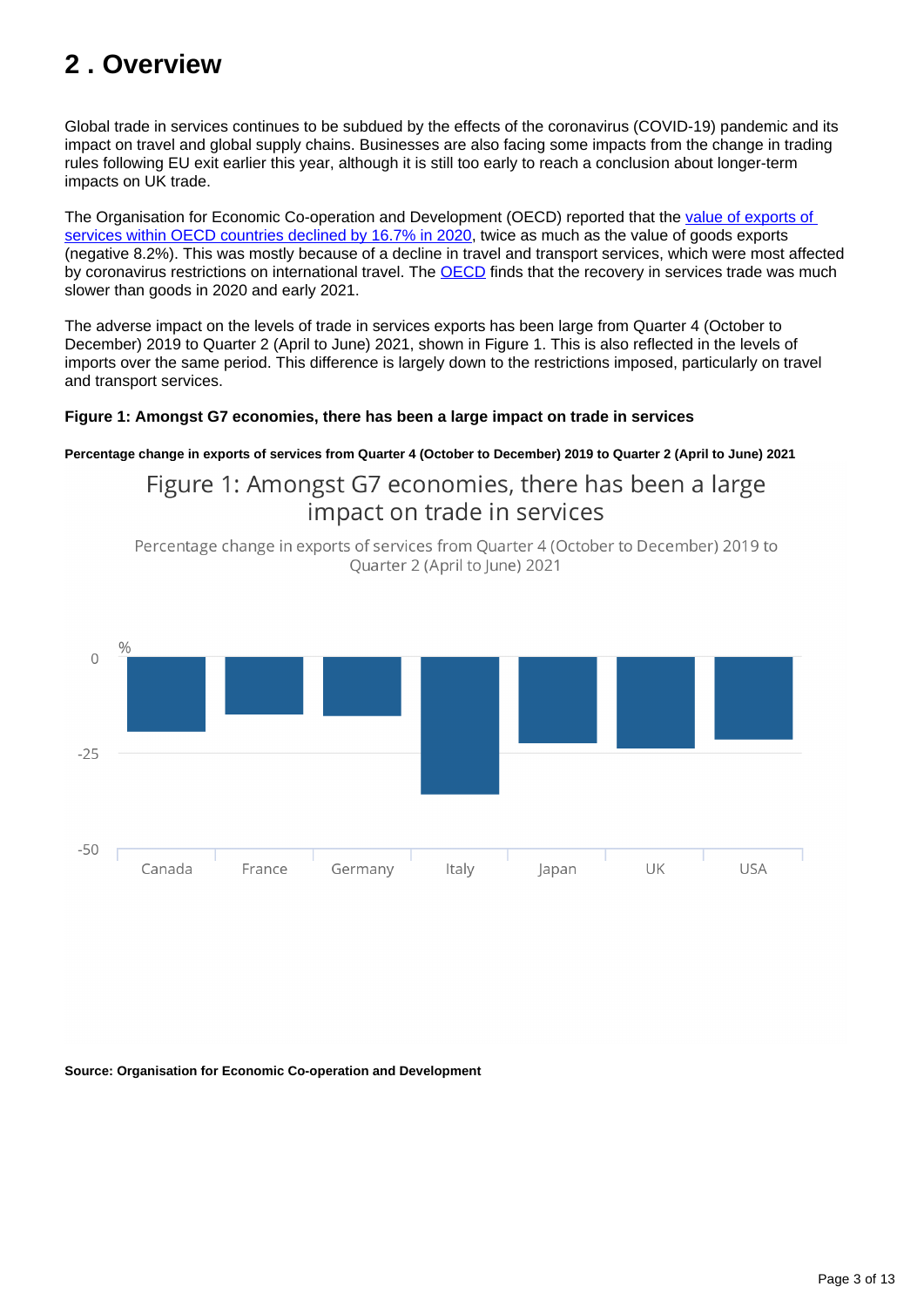## <span id="page-3-0"></span>**3 . Exports and imports of services**

UK trade in services remains considerably below pre-coronavirus (COVID-19) levels. When compared with the same quarter in 2019, total exports and imports were down 14.2% and 29.3% respectively in Quarter 2 (April to June) 2021. Over this period, service exports to the EU remained 20.3% lower compared with non-EU countries, which were 10.5% lower. Service imports from the EU were 43.7% lower, while imports from non-EU countries were 16% lower.

There appears to have been some shift in trade in services between the EU and non-EU over this period, with the proportion of total service exports to non-EU countries increasing from 61.9% in Quarter 2 2019 to 64.6% in Quarter 2 2021, and imports from non-EU countries increasing from 52.0% to 61.8% of total service imports.

#### **Figure 2: UK service exports and imports have decreased since Quarter 2 2019 for both EU and non-EU countries**

**Exports and imports of services, EU, and non-EU, Quarter 1 (January to March) 2016 to Quarter 2 (April to June) 2021**

#### **Download the data**

#### [.xlsx](https://www.ons.gov.uk/visualisations/dvc1682/fig2/datadownload.xlsx)

Total service exports increased 2.1% in Quarter 2 2021 compared with Quarter 1 (January to March) 2021, with exports to the EU posting stronger growth (3.6%), and exports to non-EU countries increasing by 1.3%. During the same period, total service imports increased (3.8%), with imports to the EU again showing a greater increase of 7.9% compared with the non-EU countries (1.5%).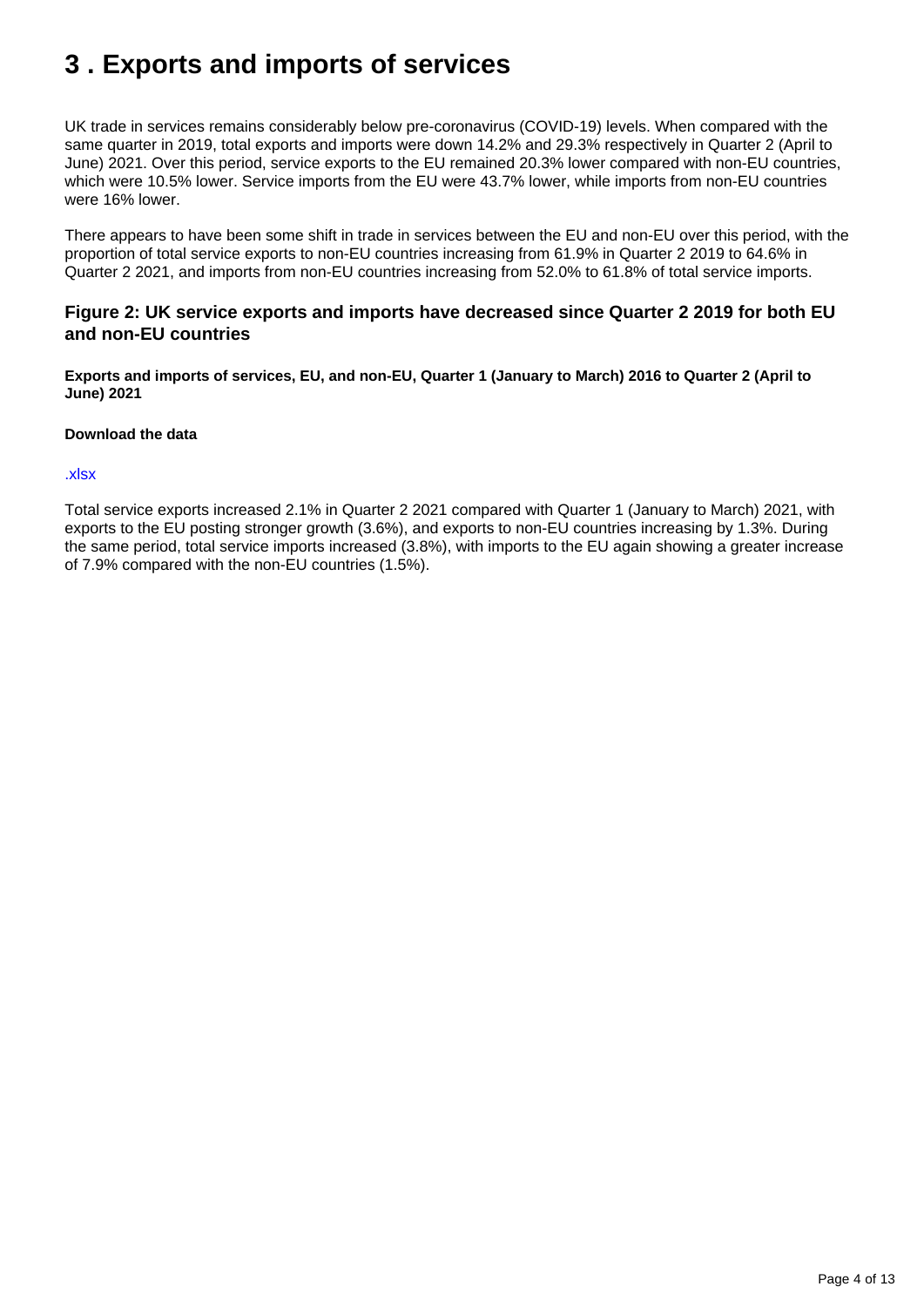## <span id="page-4-0"></span>**4 . Exporting and importing challenges**

Using data from Wave 41 of [the Business Insights and Conditions Survey \(BICS\),](https://www.ons.gov.uk/economy/economicoutputandproductivity/output/datasets/businessinsightsandimpactontheukeconomy) during the reference period 20 September to 3 October 2021, 10% of currently trading businesses said they had exported, while 9% of not permanently stopped trading businesses had imported in the last 12 months.

These businesses reported how their exporting or importing compared with normal expectations for this time of year and were asked about the challenges they had experienced with exporting or importing in the last two weeks.

Caution should be taken when interpreting these results based on the specific routing of this question meaning that only a small number of businesses responded.

Businesses exporting services only were more likely to report coronavirus (COVID-19) as the main cause of challenge in their trade compared with businesses exporting goods. One-third (33%) of businesses that reported experiencing challenges with exporting services said the main cause was the coronavirus pandemic compared with just 7% for goods only. Of businesses that reported experiencing challenges with exporting goods only, 48% reported the end of the EU transition period was the main cause of these challenges.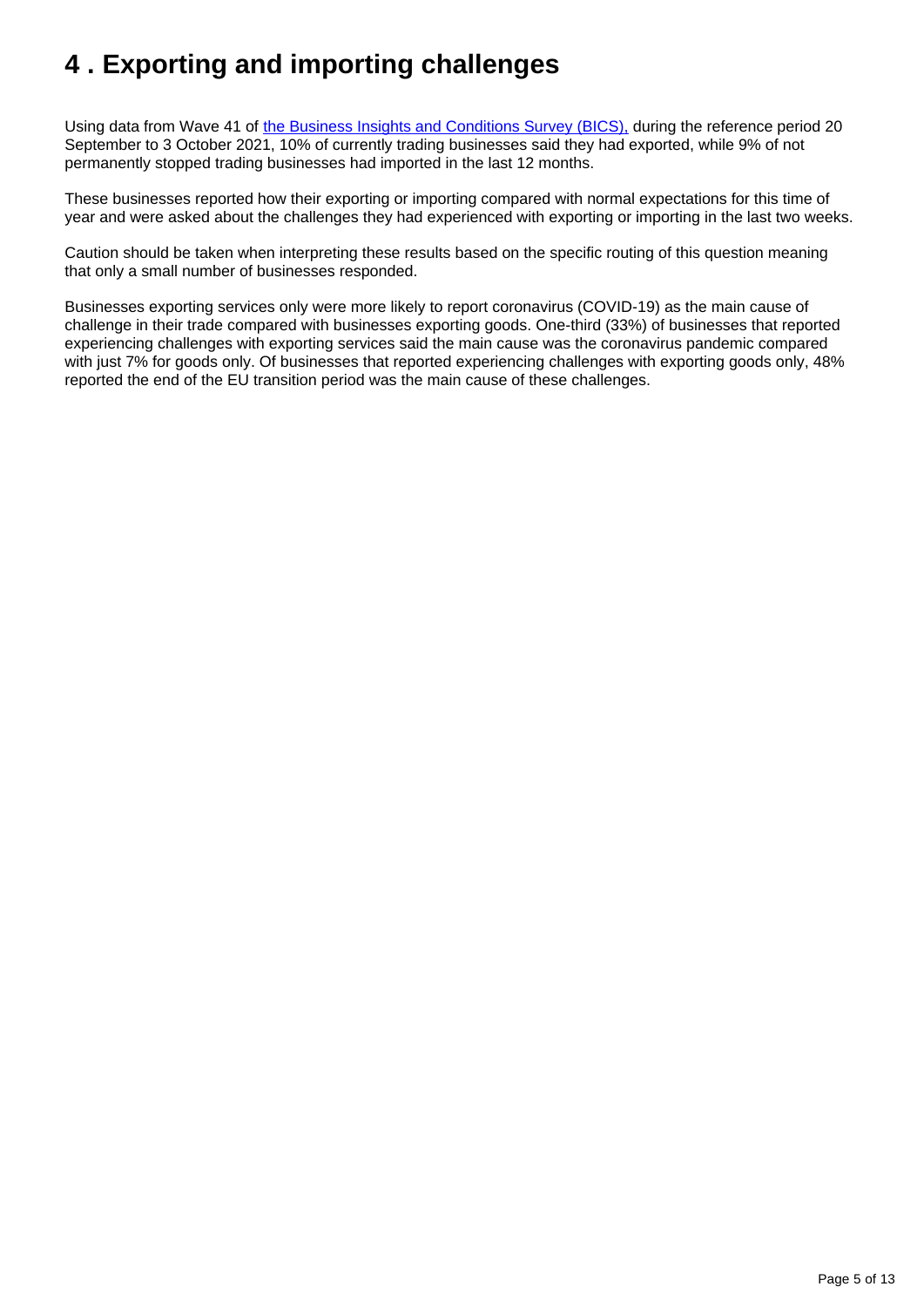#### **Figure 3: Businesses exporting services only are more likely to report coronavirus as a main challenge; those exporting goods only are more likely to cite the end of the EU transition period**

**Percentage of businesses currently trading that have exported in the last 12 months and reported an exporting challenge, broken down by export status, weighted by count, UK, 20 September to 3 October 2021**

## Figure 3: Businesses exporting services only are more likely to report coronavirus as a main challenge; those exporting goods only are more likely to cite the end of the EU transition period

Percentage of businesses currently trading that have exported in the last 12 months and reported an exporting challenge, broken down by export status, weighted by count, UK, 20 September to 3 October 2021



#### **Source: Office for National Statistics - Business Insights and Conditions Survey, Wave 41**

#### **Notes:**

- 1. Responses to the BICS questions; 'What was the main cause of these exporting challenges?'
- 2. Caution should be taken when interpreting these results as only a small number of businesses responded.
- 3. Options may not sum to 100% because percentages less than 1% have been removed for disclosure purposes.
- 4. [c] represents data that has been removed for confidentiality reasons, such as percentages less than 1%, breakdowns with a count of 10 or less, and breakdowns with a micro business count between 1 or 10 (a micro business has less than 10 employees).

A higher proportion of businesses importing goods only reported experiencing challenges from both the coronavirus pandemic and the end of the EU transition period (50%), compared with only 12% of those importing services (Figure 4). Most businesses that imported services only reported reasons other than coronavirus or the end of the EU transition period as their main challenge, at 72%.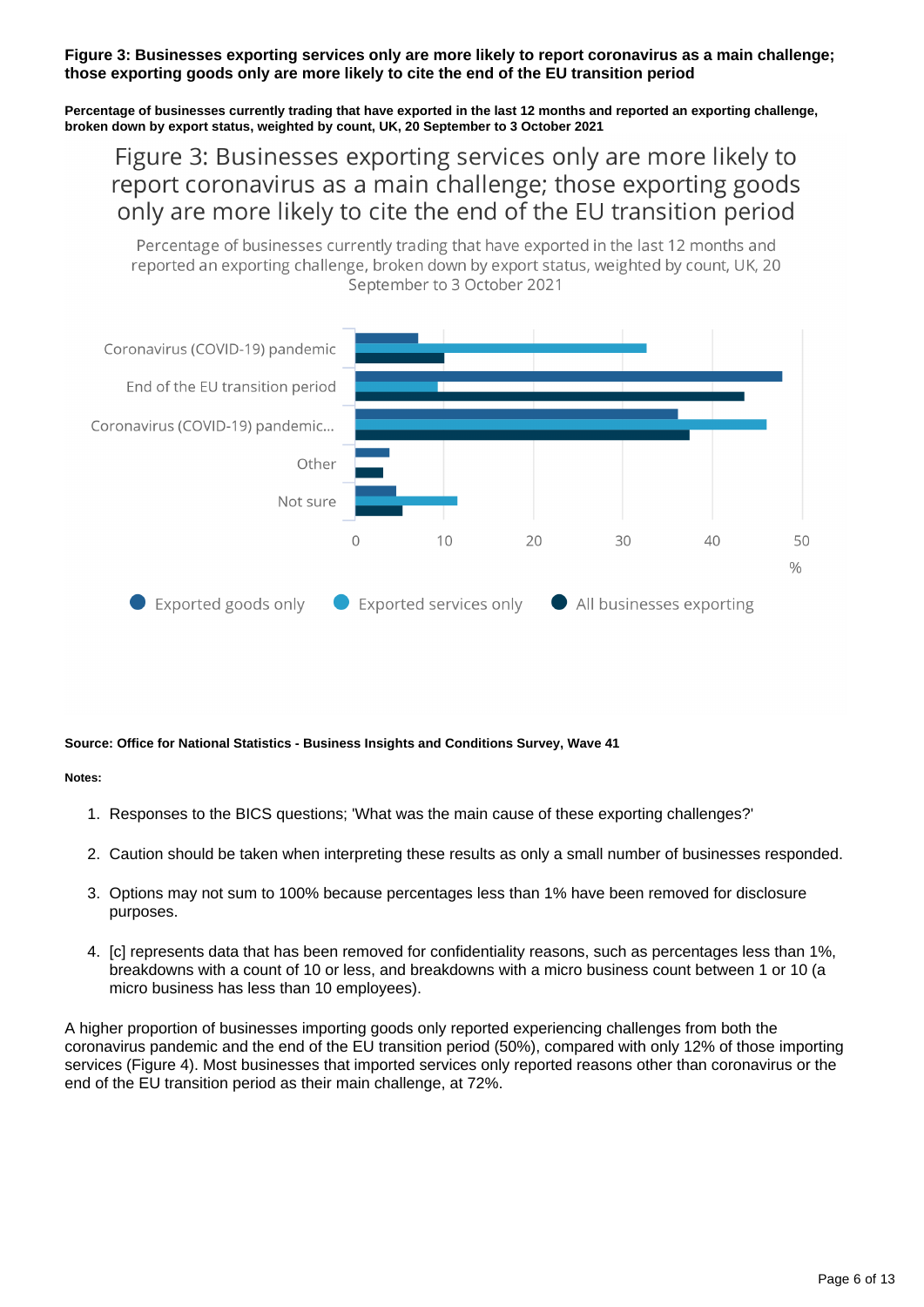#### **Figure 4: Most businesses importing services only cited reasons other than coronavirus or the end of the EU transition period as their main importing challenge**

**Percentage of businesses not permanently stopped trading that have imported in the last 12 months and reported an importing challenge, broken down by import status, weighted by count, UK, 20 September to 3 October 2021**

## Figure 4: Most businesses importing services only cited reasons other than coronavirus or the end of the EU transition period as their main importing challenge

Percentage of businesses not permanently stopped trading that have imported in the last 12 months and reported an importing challenge, broken down by import status, weighted by count. UK. 20 September to 3 October 2021



#### **Source: Office for National Statistics - Business Insights and Conditions Survey, Wave 41**

#### **Notes:**

- 1. Responses to the BICS questions; 'What was the main cause of these importing challenges?'
- 2. Caution should be taken when interpreting these results as only a small number of businesses responded.
- 3. Options may not sum to 100% because percentages less than 1% have been removed for disclosure purposes.

Further insight into the challenges faced by businesses who trade in services are available from the quarterly [International Trade in Services \(ITIS\) Survey.](https://www.ons.gov.uk/surveys/informationforbusinesses/businesssurveys/quarterlysurveyofinternationaltradeinservices) Previously we noted that [respondent comments suggested that the](https://www.ons.gov.uk/economy/nationalaccounts/balanceofpayments/articles/theimpactsofeuexitandcoronaviruscovid19onuktradeinservices/july2021)  [coronavirus pandemic was having the most noticeable impact](https://www.ons.gov.uk/economy/nationalaccounts/balanceofpayments/articles/theimpactsofeuexitandcoronaviruscovid19onuktradeinservices/july2021), and this remains the case with Quarter 2 (April to June) and early Quarter 3 (July to September) 2021 responses.

In the latest quarter, companies have reported staff shortages have impacted suppliers, and continued difficulties for staff travel. The live entertainment industry particularly notes the continued impact of the pandemic. However, other responders noted that they have seen improvements in their activity following increased movement and economic activity. While accounting for a much smaller volume of comments, responders have noted that the EU exit continues to impact trade, with reports of difficulties finding staff in the UK resulting in the need to import more services, issues with suppliers because of shortages of materials, fuel and drivers, and the requirement for additional paperwork and new fees leading to increased costs.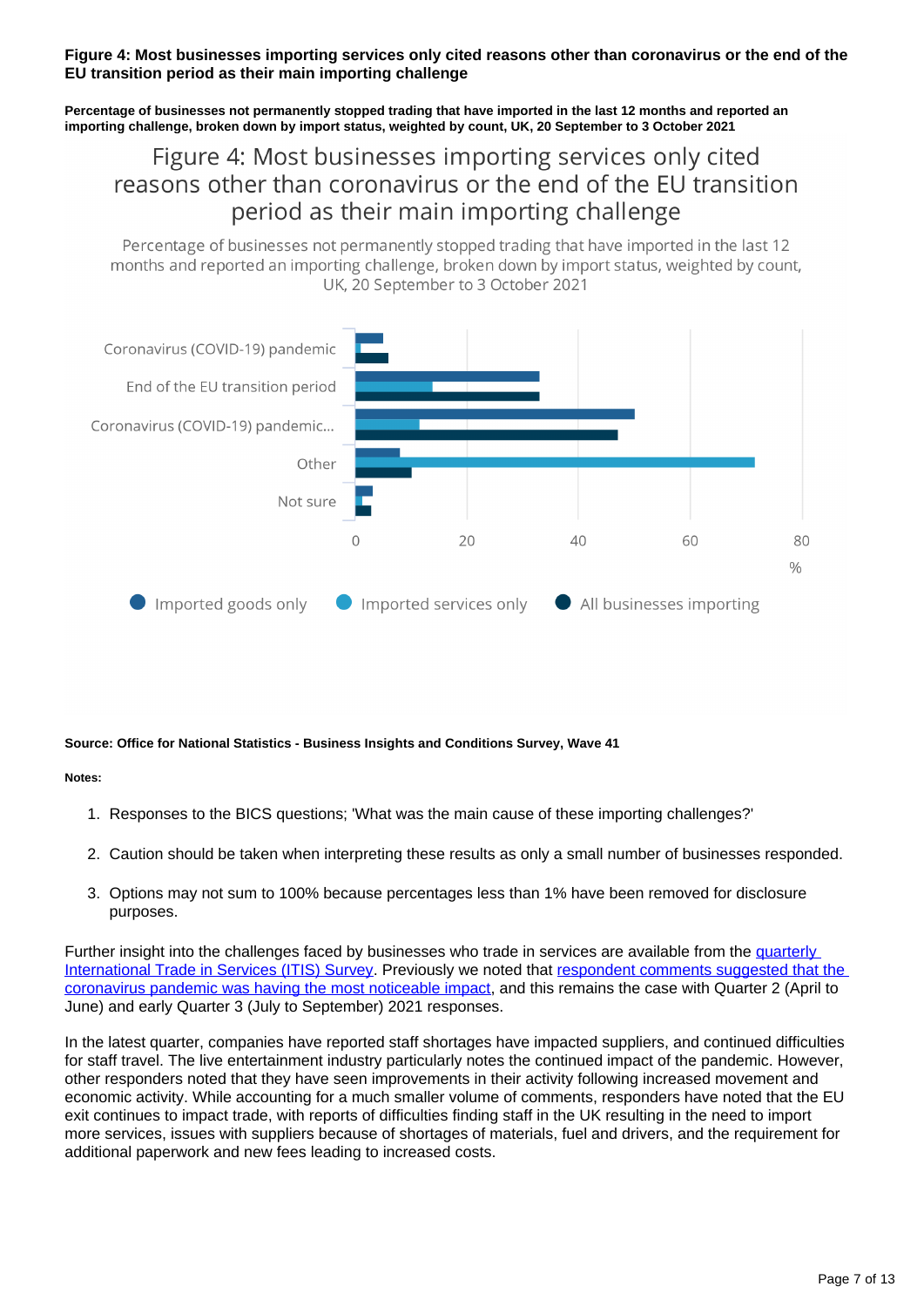## <span id="page-7-0"></span>**5 . Trade in services by account**

This section compares trade values before EU exit and the coronavirus (COVID-19) pandemic with the latest values for specific service types.

#### **Figure 5: Exports and imports of travel services made up a much smaller proportion of UK services trade in Quarter 2 2021 compared with Quarter 2 2019**

**The change in value of UK exports and imports of services, by service type, Quarter 2 (April to June) 2019 and Quarter 2 (April to June) 2021**

#### **Download the data**

[.xlsx](https://www.ons.gov.uk/visualisations/dvc1682/fig5/datadownload.xlsx)

### **Travel services**

Total exports of travel services declined £6.9 billion (negative 66.8%) and imports £11.1 billion (negative 80.6%) in Quarter 2 (April to June) 2021 compared with Quarter 2 2019. While there are some signs of recovery since Quarter 1 (January to March) 2021 as levels have increased in Quarter 2 2021, in line with easing of the UK's international travel restrictions in May 2021, travel services [continue to be severely affected by the coronavirus](https://www.oecd.org/trade/morenews/international-trade-statistics-trends-in-second-quarter-2021.htm)  [\(COVID-19\) containment measures and threatened by the emergence of variants](https://www.oecd.org/trade/morenews/international-trade-statistics-trends-in-second-quarter-2021.htm).

Since Quarter 2 2020, and the onset of the pandemic, there has been a shift in the proportion of travel exports between EU and non-EU countries. Before and including Quarter 1 2020, exports to non-EU countries consistently made up approximately 60% of total exports of travel services. In Quarter 2 2020, this figure rose to 69% and has remained above 65% since.

#### **Figure 6: Travel service exports and imports have increased since Quarter 2 2020 for both EU and non-EU countries**

**Travel service exports and imports, EU, and non-EU, Quarter 1 (January to March) 2016 to Quarter 2 (April to June) 2021, UK**

#### **Download the data**

#### [.xlsx](https://www.ons.gov.uk/visualisations/dvc1682/fig6/datadownload.xlsx)

Imports of travel services from the EU reduced by 80.7% (£6.7 billion) between Quarter 2 2019 and Quarter 2 2021. Imports from non-EU countries reduced by a similar 80.4% (£4.4 billion) over the same period. Therefore, unlike for exports of travel services, the distribution of imports of travel services from EU countries versus non-EU countries has remained consistent across the pandemic period.

### **Transport services**

Exports and imports of transport services in Quarter 2 (April to June) 2021 were significantly below precoronavirus Quarter 2 2019 levels, reflecting the on going impact of the coronavirus pandemic and associated restrictions on modes of transport, such as air and road.

Imports have seen a larger decline of £3.3 billion (negative 53.3%), with exports seeing a fall of £1.5 billion (negative 23.2%) compared with Quarter 2 2019. These movements for both exports and imports were being driven primarily by EU countries. At a whole world level, exports and imports remained stable compared with Quarter 1 (January to March) 2021.

#### **Figure 7: Transport service exports and imports have increased since Quarter 2 2020 for EU countries; for non-EU countries exports and imports have decreased over the same period**

**Transport service exports and imports, EU, and non-EU, Quarter 1 (January to March) 2016 to Quarter 2 (April to June) 2021, UK**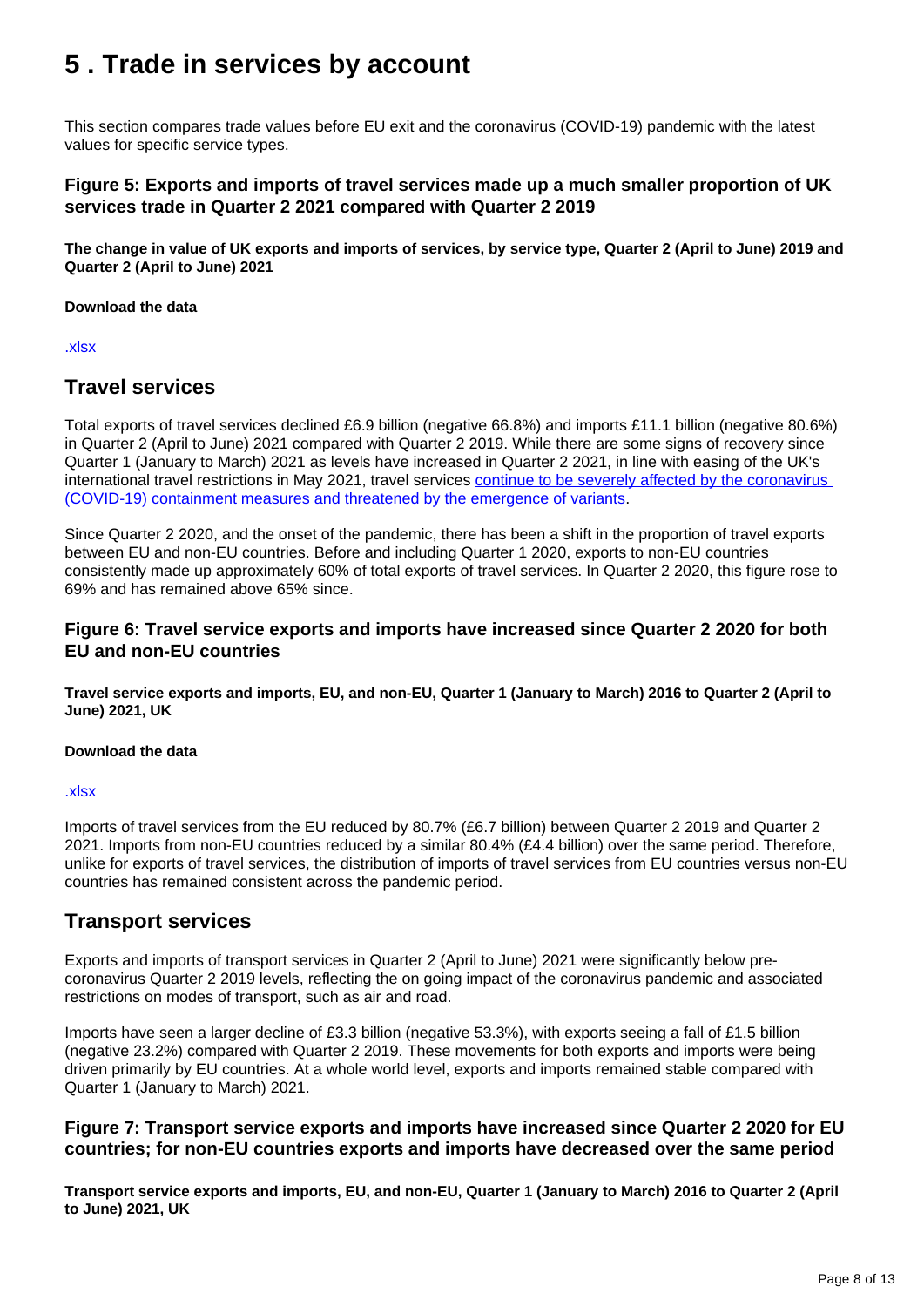#### **Download the data**

#### [.xlsx](https://www.ons.gov.uk/visualisations/dvc1682/fig7/datadownload.xlsx)

Exports of transport services to the EU contribute 18.1% to the total fall in EU exports. Similarly, imports of transport services have seen sharp declines of 62.0% over the same period, the second-largest contributor (22.6%) to the total decline in service imports from the EU.

There was a larger fall in imports of transport services from EU (£2.5 billion (negative 62.0%)) than non-EU countries (£0.8 billion (negative 37.0%)) in Quarter 2 2021, in comparison with Quarter 2 2019. Imports of air transport from EU countries have seen a substantial decline in value of £2.2 billion (negative 84.9%) in comparison with Quarter 2 2019, with non-EU imports having declined £0.5 billion (negative 45.6%) in the same period.

There are some signs of recovery in imports of air transport from EU countries, which have increased £0.15 billion (62.9%) since Quarter 1 2021, in comparison with a £0.18 billion (negative 21.6%) decline in imports from non-EU countries. Imports of air transport remain significantly below pre-coronavirus values.

This divergence in recovery on an EU and non-EU basis can be attributed to the ongoing impact of the coronavirus pandemic, which has predominately affected the performance of European air traffic in comparison with the rest of the world. When the pandemic started in 2020, European air traffic fell as most low-cost carriers who rely on European operations stopped flying altogether, with passenger volumes down 99% on the previous year at the height of the pandemic in April 2020. In contrast, a collection of carriers operated core routes, which resulted in non-EU imports seeing a less significant decline in value.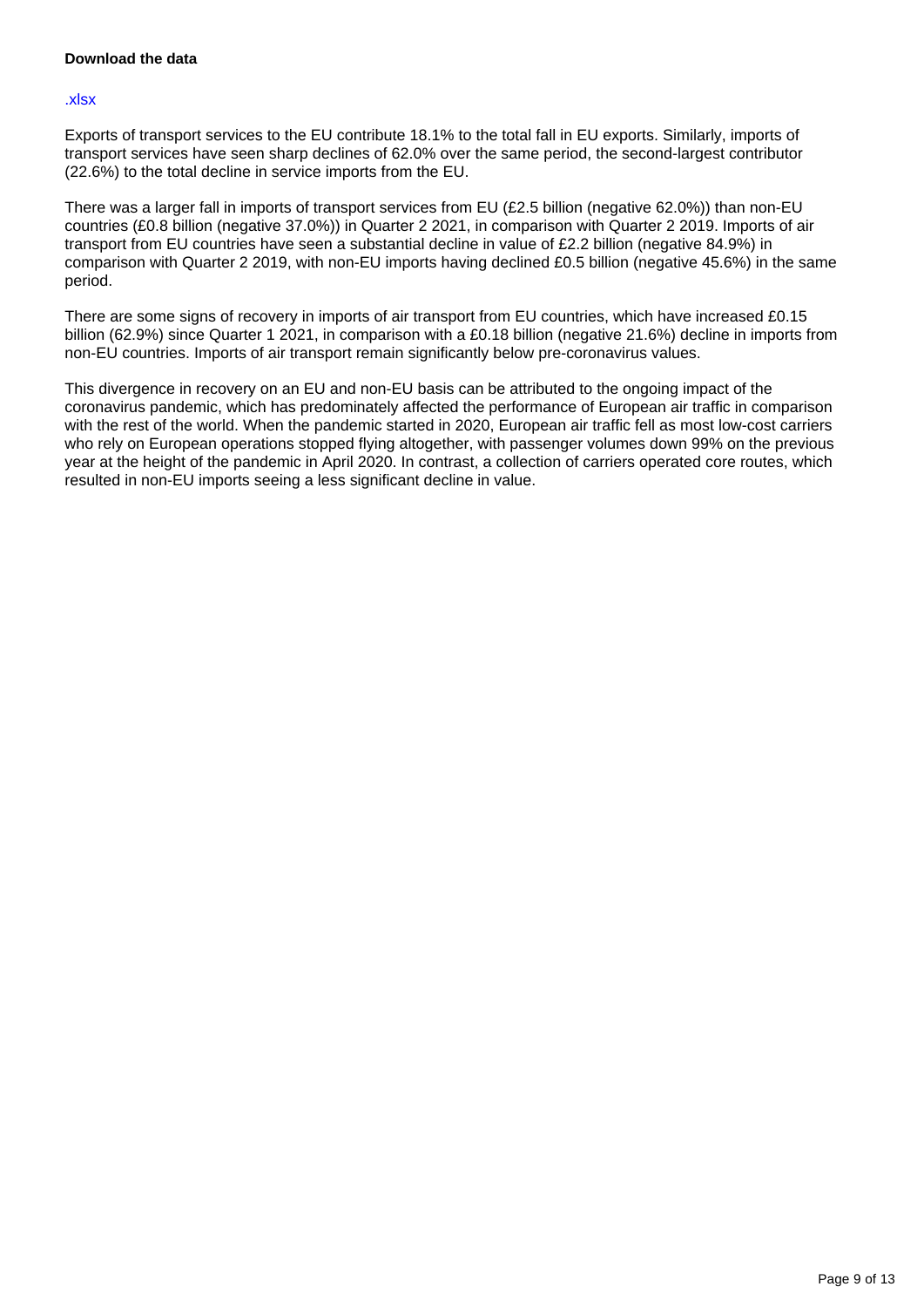### **Other business services**

Trade in other business services fell between Quarter 2 (April to June) 2019 and Quarter 2 2021. Exports decreased by £0.7 billion to Quarter 2 2021 whereas imports have decreased by £0.4 billion over the same period.

Imports of other business services from the EU have fallen £1.1 billion in Quarter 2 2021 compared with Quarter 2 2019, contributing 9.7% to the overall drop in imports from the EU. However, this trend is not consistent on a global basis, with non-EU imports of other business services increasing £0.7 billion. The decline in EU imports can be largely attributed to falls in technical, trade-related and other business services, decreasing £0.7 billion over this period, although EU imports have increased by £0.2 billion from Quarter 1 (January to March) 2021.

#### **Figure 8: Imports of technical, trade-related and other business services compared with the same quarter in 2019**

**Change in value in Quarter 2 (April to June) 2021 compared with Quarter 2 (April to June) 2019, by largest trading partner, £ billion, UK**

## Figure 8: Imports of technical, trade-related and other business services compared with the same quarter in 2019

Change in value in Quarter 2 (April to June) 2021 compared with Quarter 2 (April to June) 2019, by largest trading partner, £ billion, UK



#### **Source: Office for National Statistics - UK trade in services: service type by partner country, non-seasonally adjusted**

Figure 8 shows the change in value of technical, trade-related and other business services for the largest partner countries in Quarter 2 2021 compared with Quarter 2 2019. Imports from EU countries are generally showing decreases including Ireland, which decreased £0.4 billion. Over the same period, some of the largest non-EU partners are increasing including the United States, which increased £0.4 billion. However, there are countries in both regions offsetting these movements.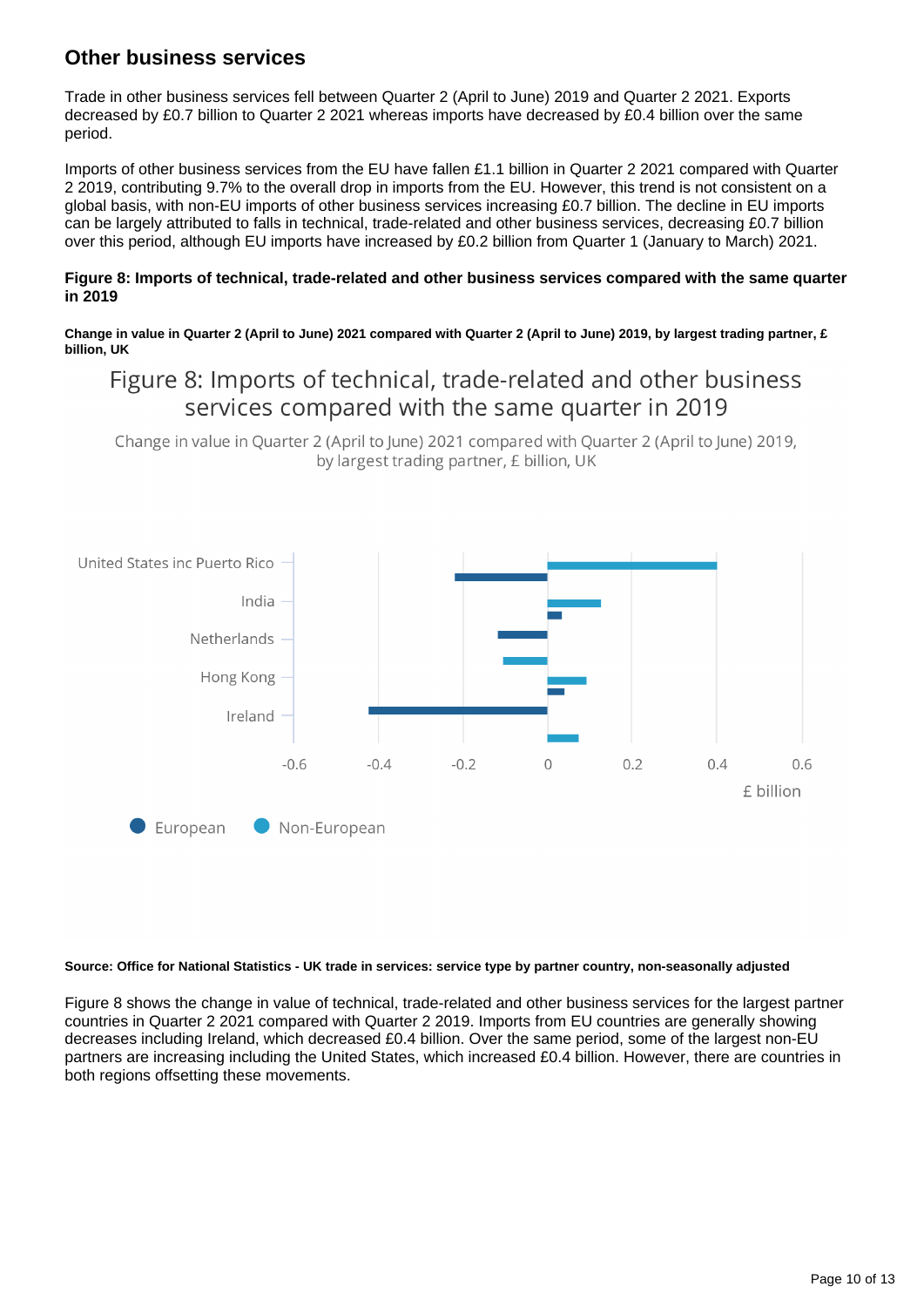## **Financial services**

In Quarter 2 (April to June) 2021, trade in financial services declined for both exports and imports by £1.5 billion (negative 9.7%) and £0.3 billion (negative 6.3%) respectively compared with Quarter 2 2019. Non-EU exports increased £0.5 billion (5.1%) and imports £0.01 billion (0.4%) since Quarter 2 2019, whereas EU exports and imports declined £2.0 billion (negative 30.6%) and £0.3 billion (negative 21.3%) respectively.

While there are further declines in value for world total exports and imports since Quarter 1 (January to March) 2021, such movements are more pronounced for exports, which have fallen £1.0 billion (negative 6.9%) compared with a decline of £0.03 billion (negative 0.8%) for imports.

This fall in financial services trade with the EU is partly because of EU exit-related rule changes, with the UK-EU Trade and Co-operation Agreement (TCA) [containing limited provision for access in financial services](https://researchbriefings.files.parliament.uk/documents/SN06193/SN06193.pdf) (PDF, 522KB). While financial services have been relatively stable, the on going impact of the TCA is evident in Quarter 2 2021. The fall in financial services trade with the EU is being driven by exports of explicitly charged and other financial services, where the large EU partner countries of France, Ireland, Germany and the Netherlands have seen declines in value in Quarter 2 2021 on both a pre-coronavirus Quarter 2 2019 and Quarter 1 2021 basis. This is in line with [reports of some financial service provision, such as share and derivatives trading, moving](https://researchbriefings.files.parliament.uk/documents/SN06193/SN06193.pdf)  [\(PDF, 522KB\)](https://researchbriefings.files.parliament.uk/documents/SN06193/SN06193.pdf) from the UK to the EU or via intermediate countries with access to EU markets such as the United States following the end of the EU exit transition period in 2021.

#### **Figure 9: Exports of explicitly charged and other financial services have decreased since the precoronavirus period**

**Exports of explicitly charged and other financial services, EU, and non-EU, Quarter 1 (January to March) 2016 to Quarter 2 (April to June) 2021, UK**

Figure 9: Exports of explicitly charged and othe Start of UK ial services have decreased since the pre-coronavirusts aperiod

Exports of explicitly charged and other financial services. EU, and non-EU, Quarter 1 (January to March) 2016 to Ouarter 2 (April to June) 2021, UK



**Source: Office for National Statistics - UK trade in services: service type by partner country, non-seasonally adjusted**

## <span id="page-10-0"></span>**6 . Glossary**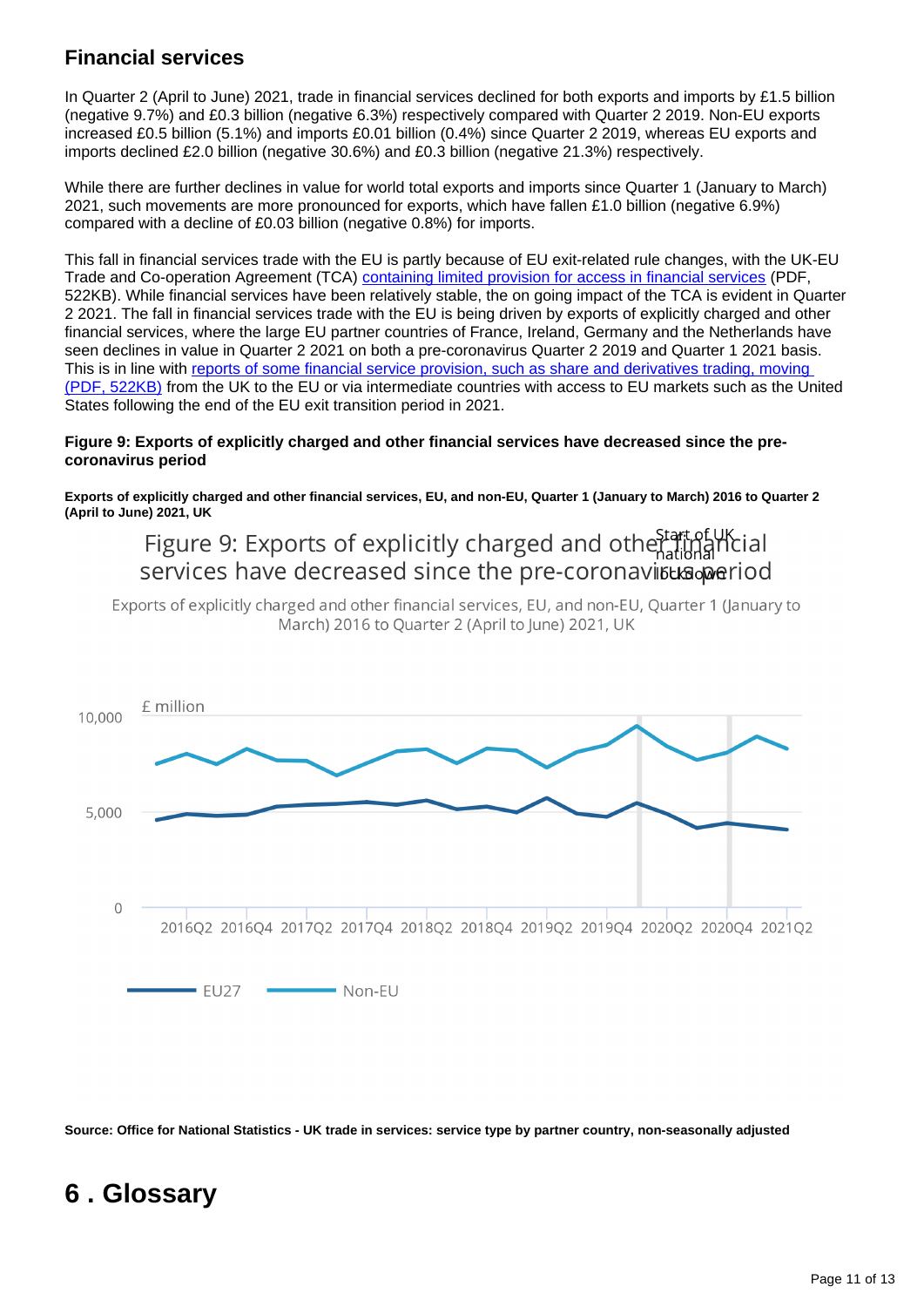## **BICS**

Business Insights and Conditions Survey.

### **Exports**

Goods or services sold to other countries – the opposite of imports.

### **Imports**

Purchases of foreign goods and services – the opposite of exports.

### **Total trade**

The value of total trade between two trading partners (that is, exports plus imports).

### **Coronavirus**

Coronaviruses are a family of viruses that cause disease in people and animals. They can cause the common cold or more severe diseases, such as COVID-19.

### **COVID-19**

COVID-19 is the name used to refer to the disease caused by the SARS-CoV-2 virus, which is a type of coronavirus. The Office for National Statistics (ONS) takes COVID-19 to mean presence of SARS-CoV-2 with or without symptoms.

### **EU exit transition period**

The EU exit transition is the period agreed in the UK-EU Withdrawal Agreement in which the UK is no longer a member of the EU but continues to be subject to EU rules and remains a member of the single market and customs union. When the UK left the EU on 31 January 2020, it entered the transition period. The transition period came to an end on 31 December 2020.

## <span id="page-11-0"></span>**7 . Data sources and quality**

This article presents UK trade data analysis for trade in services for Quarter 2 (April to June) 2021, reflecting the most up-to-date trade in services data that are available. It also includes evidence from businesses responding to the **Business Insights and Conditions Survey (BICS)**, which is designed to capture economic-based information from businesses who are currently trading. BICS provides a useful insight into some of the underlying causes of the movements in trade outlined in this article regarding the impact of the coronavirus (COVID-19) pandemic. Recent high-level information on UK trade is also published monthly in our UK [Trade bulletin](https://www.ons.gov.uk/economy/nationalaccounts/balanceofpayments/bulletins/uktrade/previousReleases).

It is worth noting that UK trade has seen challenges with data collection because of social distancing measures caused by the coronavirus. These have largely impacted both the International Trade in Services (ITIS) Survey and the International Passenger Survey (IPS). Further detail on the challenges and the measures we have taken can be found in Section 11 of the [UK trade release](https://www.ons.gov.uk/economy/nationalaccounts/balanceofpayments/bulletins/uktrade/september2020#measuring-the-data) published 12 November 2020.

UK trade data unless stated are in current prices, meaning they have not been adjusted to remove the effects of inflation. Trade in services data are presented on a non-seasonally adjusted basis.

More quality and methodology information on strengths, limitations, appropriate uses, and how the data were created is available in the [UK trade QMI](https://www.ons.gov.uk/economy/nationalaccounts/balanceofpayments/methodologies/uktradeqmi).